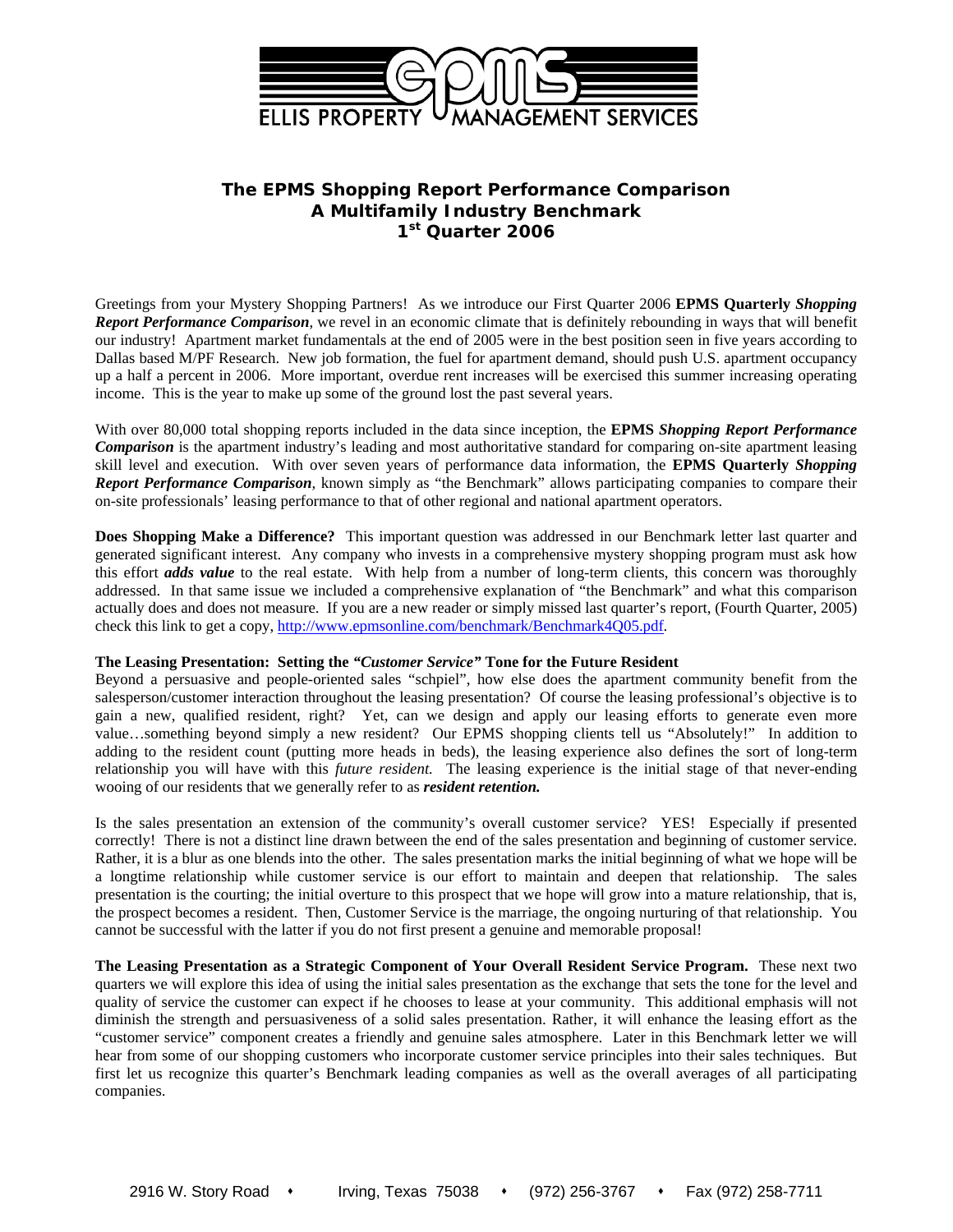**The EPMS Quarterly** *Shopping Report Performance Comparison***: A Multifamily Industry "Benchmark".** This summary was started in the First Quarter 2000 to answer the question that many of our EPMS shopping customers have asked us for years. *"How do my on-site leasing professionals compare to those in other similar companies?"* As a participating EPMS shopping client, you now get the answer to that question. The EPMS *Shopping Report Performance Comparison* allows you to compare your company's leasing performance to other national and regional operators. By measuring the affirmative answers to ten leading and universal performance questions, common to all telephone/on-site mystery shopping reports, we can rank participating companies, on a fair, weighted, and equal basis, according to their average leasing/shopping score. These ten Benchmark questions are included in the comparison chart attached to this letter.

## **36 Participating Companies Representing 4,475 Total Shops**

Participation in the EPMS Quarterly *Shopping Report Performance Comparison* is a benefit reserved for those companies who are frequent, long-term shopping customers. A minimum of 40 shops during the quarter is required to be included. This summary participation represents first quarter shopping report total of 4,475 evaluations, the second largest in the history of the Benchmark. We want to welcome BRE Properties, Carmel Partners, RREEF, and Waterton Property Management as new participants in the comparison this quarter. We also want to identify and warmly thank all the current companies who contributed their shopping data to this quarter's *Shopping Report Performance Comparison*.

| Amli Residential                 | Drucker & Falk, LLC             | Milestone Management                |
|----------------------------------|---------------------------------|-------------------------------------|
| <b>Architone Communities</b>     | Equity Residential              | Orion Real Estate Services, Inc.    |
| AvalonBay Communities, Inc.      | <b>Fairfield Residential</b>    | <b>Pinnacle Realty Management</b>   |
| Bozzuto & Associates             | Fogelman Management Group       | Post Properties                     |
| <b>BRE</b> Properties            | Gables Residential Services     | Prometheus Real Estate Group        |
| Capreit                          | Greystar Management             | <b>RAM Partners, LLC</b>            |
| Capstone Real Estate             | Home Properties                 | Rockwell Management                 |
| <b>Carmel Partners</b>           | JPI                             | <b>RREEF</b>                        |
| <b>Colonial Properties Trust</b> | <b>Legacy Partners</b>          | Simpson Property Group              |
| Con Am Management                | <b>Lincoln Property Company</b> | United Dominion Realty Trust (UDRT) |
| <b>Concord Management</b>        | Lynd Company, The               | Village Green Companies             |
| <b>CWS</b> Apartment Homes       | Metric Property Management      | <b>Waterton Property Management</b> |

**First Quarter 2006 Benchmark of 85.7% Ties Record.** For the third time in seven first quarter reports, a Benchmark average of 85.7% was achieved. This quarter also marks a record 36 participating companies representing 4,475 total shops. The chart below shows the seven-year First Quarter history with the last four years posting near identical overall averages. While the average score is the same, the difference in these last four years is what we have referred to in the past as the "spread", the gap between the highest and lowest average score for the quarter. JPI's 95.2% is the highest First Quarter individual company average ever. The bottom average this quarter at 66.9% ranks third lowest ever, a percentage level low not seen since 2001. The result is the largest spread in the Benchmark history of 28.3 points.

This spread between the highest and lowest participating companies is not particularly meaningful since two companies do not have that much impact on the overall average score of the larger group of 36. But the rather extreme high and low is perhaps an indication of the ranges of companies in terms of leasing performance that desire to compare themselves to other national and regional players through the **EPMS Quarterly** *Shopping Report Performance Comparison.* Also noteworthy is the steady increase of the average company "high" score over the past seven years.

| 1 <sup>st</sup> Quarter/Year        | <b>Overall 1st</b>     | <b>Company Score - Average Ranges</b> | <b>Total Shops</b> |       |  |
|-------------------------------------|------------------------|---------------------------------------|--------------------|-------|--|
|                                     | <b>Quarter Average</b> | High                                  | Low                |       |  |
| $1st$ Quarter 2006                  | 85.7%                  | 95.2%                                 | 66.9%              | 4.475 |  |
| $1st$ Quarter 2005                  | 85.7%                  | 94.1%                                 | 70.0%              | 4.540 |  |
| $1st$ Quarter 2004                  | 85.5%                  | 93.8%                                 | 78.1%              | 4.064 |  |
| $1st$ Quarter 2003                  | 85.7%                  | 91.6%                                 | 76.6%              | 3.147 |  |
| $1st$ Quarter 2002                  | 83.6%                  | 88.8%                                 | 71.8%              | 2.323 |  |
| $1st$ Quarter 2001                  | 82.1%                  | 88.8%                                 | 66.3%              | 1.893 |  |
| $1^{\rm st}$<br><b>Ouarter 2000</b> | 78.7%                  | 85.9%                                 | 64.3%              | 1,267 |  |

The first quarter performance average usually takes an upswing indicating the possibility of more time and effort spent on fewer rental prospects during the slower winter leasing center. The graph below illustrates this trend that we have observed throughout the Benchmark comparison. Though there have now been a few exceptions, for the most part, the **EPMS Quarterly** *Shopping Report Performance Comparison* average scores have been higher in the first and fourth quarters with dips in the second and third reporting periods. You can see this clearly by the "smiles" formed by each colored line reflecting a year's scores.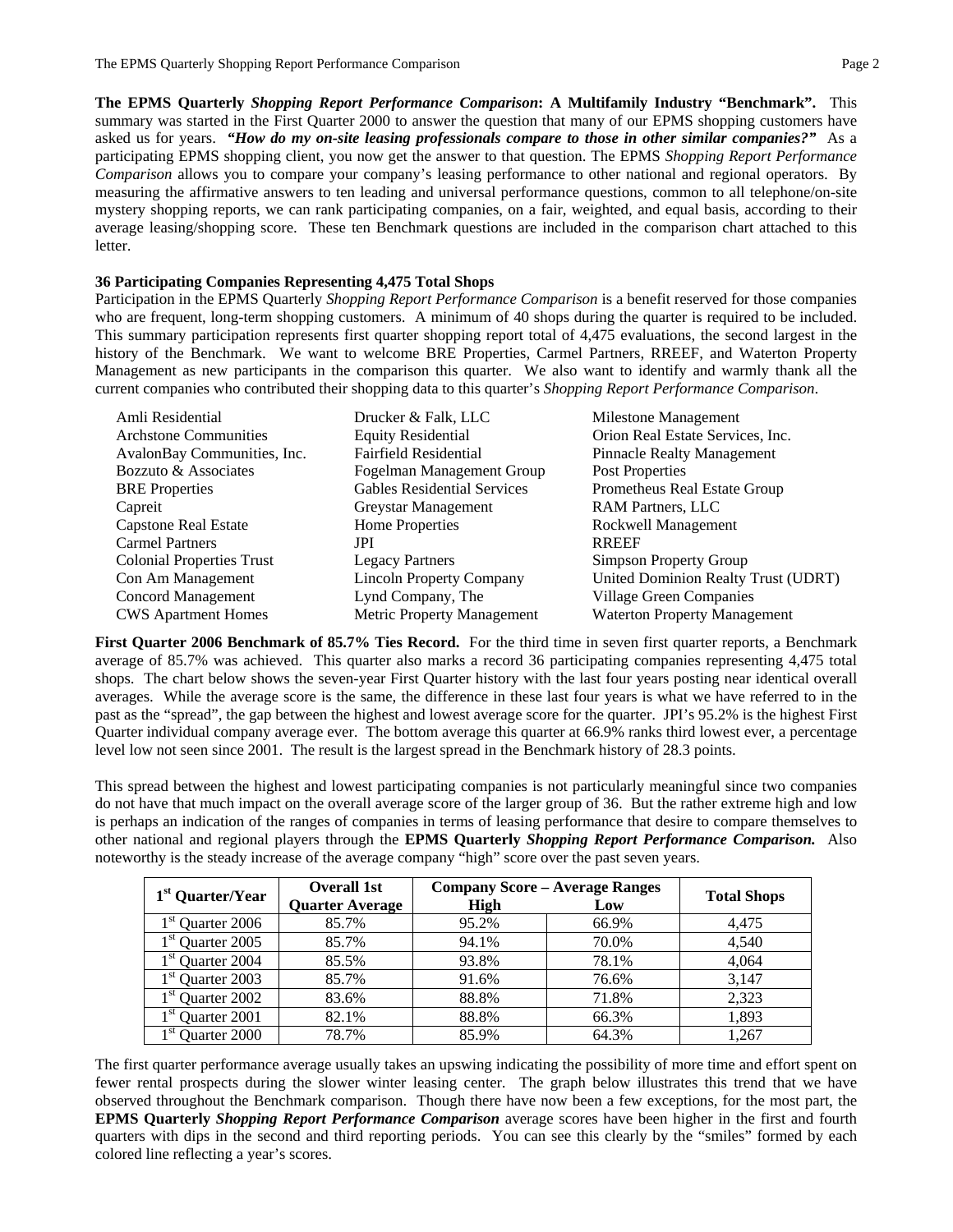We speculate that the leasing professionals score higher on their shopping reports in the fall and winter when the offices have less traffic and each prospect can be given more attention and care. The result will be a better leasing presentation and a higher score. Even if the actual sales skills are equal throughout the year, the fact the leasing professional spends more time with the prospect in the slower months of the leasing season, the shopper will perceive a more interested and genuine salesperson. This will push the scores up!

In the busier spring and summer months, the second and third quarters, the leasing professionals may get overwhelmed with new prospects and simply cannot give each customer the same amount of uninterrupted time and attention. It might even be that the apartment occupancy jumps sufficiently so the leasing professionals feel less of a sense of urgency and does not apply his/her skills as persuasively and spend the quality time needed to fully present the community. Note the point of this discussion: the more time spent with a prospect, the more likely the sales encounter will be successful and result in a new resident! This sales principle has been put to the test and measured in a previous Benchmark letter. To see how the length of the telephone or on-site presentation relates to a prospect's likelihood to visit the property or lease, check this link to see the Third Quarter, 2004 letter, http://www.epmsonline.com/benchmark/benchmark3O04.pdf.



## **JPI Earns This Quarter's Top Benchmark Position at 95.23%**

Congratulations to Irving based JPI who earned top placement in this quarter's Benchmark with an average score of 95.23%, a record high for the first quarter. JPI is a regular on the top three list of our *Shopping Report Performance Comparison* having achieved the highest ranking now for the fourth time**. JoAnn Blaylock**, JPI Divisional President and Managing Partner had this to say about her on-site associates' command performance:

*"We are humbled to once again achieve the top position within the Benchmark Report. The management companies that participate in this report are at the top of our industry and the performance bar is high. Our on-site teams rise to the occasion and I applaud their success!"* 

You may recognize the two other performers who earned the second and third positions. They have been consistent in their placement in the top five of our comparison for quarter after quarter. Gables Residential captured the runner up spot with an impressive 94.86% average while Lincoln Property Company was close behind at 92.81% for a strong third place finish! In fact this is the fourteenth time in 25 quarters Gables has been among the top three performers. LPC, one of our charter *Shopping Report Performance Comparison* participants has accomplished top three status a record 20 times including seven first place positions!

**Customer Service Leasing.** With sales presentation models that stress "service", we will benefit from the comments of two of our clients who reveal some of their concepts about service-based leasing. These trend-setting firms, along with a host of others who participate in this benchmark program, are part of a leasing renaissance that is replacing or fully expressing the idea of "relationship selling" by using "customer service" basics from the get-go. With observations and practices shared by these and other apartment management companies, let us take a look at a more mature style of leasing that incorporates customer service principles into the sales process.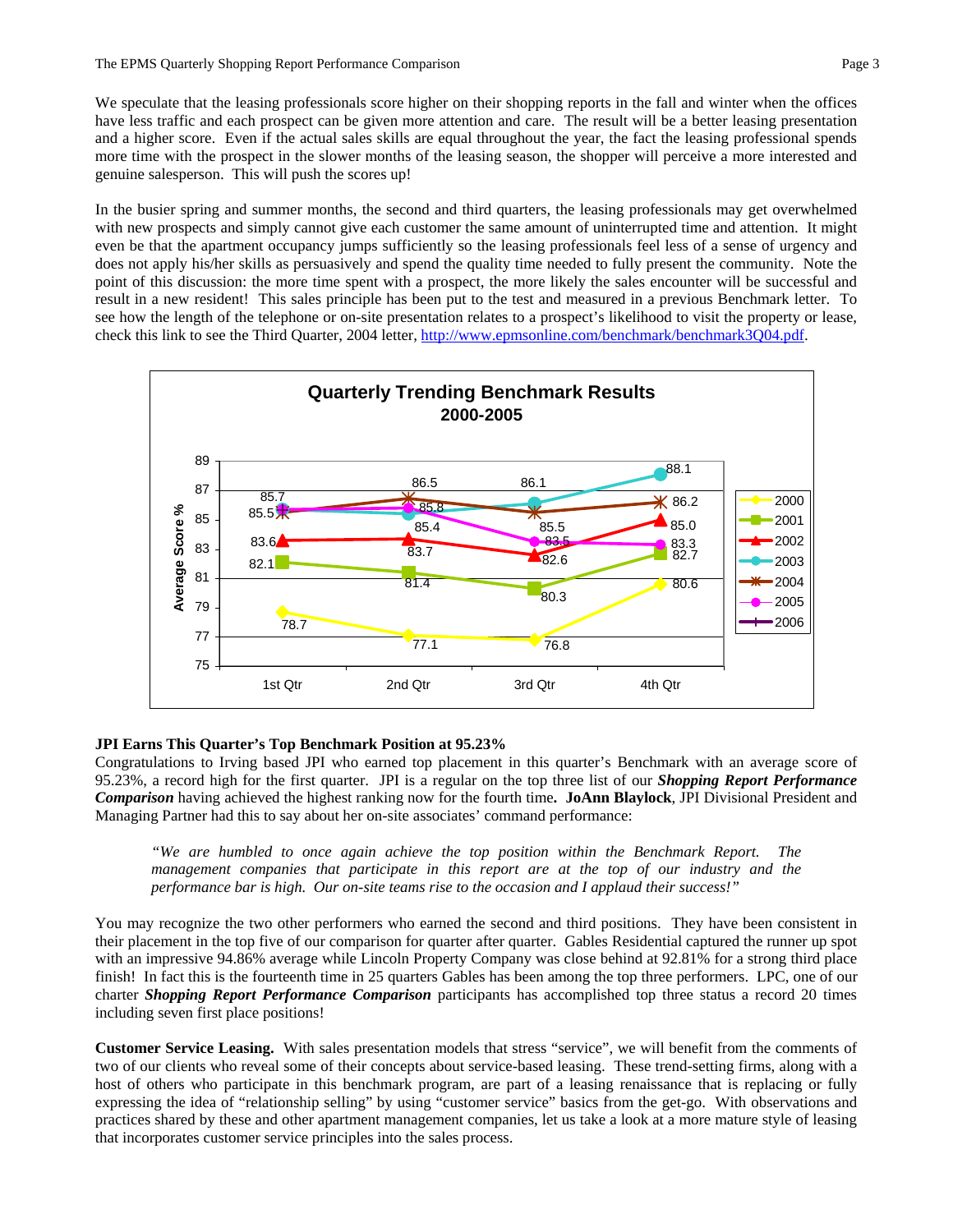## **Relationship Leasing and Customer Service – A Match Made in Heaven!**

Though the phrase "relationship selling" may be a bit overused, most leasing professionals and their companies have become entrenched in this non-manipulative, people-oriented approach to leasing. The idea is that to make a lease you must first make a friend. Relationship leasing is built on the foundation of mutual trust. The leasing agent does not trick or force the prospect to lease. Rather, the decision to commit is collaboration between salesperson and prospect who together explore the benefits of leasing at a certain community. The key concepts are trust, openness, and a nonmanipulative leasing style. Customer Service based leasing is not about leasing "customer service". It is about using basic customer service concepts and fundamentals as key forces in a persuasive and direct leasing presentation.

"The same key concepts in our leasing and sales training are key concepts in our resident service training modules," says **Greg Gasior**, National Director of Training for Gables Residential. "The first encounter with our associates can set the prospect's mood for the remainder of their visit or stay at our community." Both sales and customer service are all about relationship and respect. These two concepts share many of the same elements.

Gables Residential monitors their customer service skills through their ongoing shopping program. Gasior explains that the Gables Leasing Associates are trained to treat each customer as they would a friend or family member. "We want our customers to walk away with the feeling of trust and a sense of friendship with our sales professionals." He continues, "Our associates strive to build a rapport with each customer they encounter." This kind of relationship goes beyond simply sales. Measured by their shops, these issues are customer service principles!

Regardless if they realize it, successful multifamily companies are universally applying customer service principles throughout their leasing efforts. "Customer service principles are intertwined throughout our sales and leasing training," reports JPI's Blaylock. As proof, she lists some key JPI **leasing** principles that fit the long-term resident as much as the rental prospect.

- Having a professional, polished image on the front line. You are the first, and sometimes the only, impression for the company.
- Stand up and greet EVERY prospect that comes in the door. If the prospect has an appointment, make sure to identify them by name.
- Be prepared. Always be ready for a prospect! Be enthusiastic!
- Become a good listener! Have good eye contact. Ask questions. Control the conversation. Repeat back the information the prospect has given to you. Be genuinely concerned about the customer's needs. Pause and give an opportunity for the prospect to answer. Eliminate the distractions around you. Summarize…and take notes!
- The "Leasing Trap" needs to be impeccable at all times. Curb appeal pristine, amenity package glistening and the made-ready units in perfect condition. Demonstrate and stress the value of what they will be getting. This also includes your web presence.
- The "closing" process should be effortless. It should start in the initial phase to eliminate any "uncomfortable" feelings once the tour is over. Our Leasing Professionals feel confident overcoming objections or "finding solutions" for any concern the prospect may have.

What resident would not recognize these sales principles as superior and extraordinary treatment…GREAT customer service! And it all starts with the initial "sales" encounter with a rental prospect or future resident. When an apartment seeker discusses a recent positive visit to an apartment community, he/she does not speak of the leasing professional's persuasive and effective "sales techniques". Rather, this rental prospect will speak in terms of the "service" he/she received from the leasing professional. This property visitor views the leasing presentation as form of *service* and will perceive it as great, average, or unacceptable.

**Shopping Reports: A Measure of Customer Service?** If the leasing presentation is the initial opportunity to practice great customer service, can we monitor and measure this through the shopping report? Absolutely! Many of the customer service basics are imbedded in every sales presentation. And these basics are measured in the typical mystery shopping report. We have actually identified a number of specific questions found on most shopping reports that are customer service-based activities. These questions reflect the sort of service the prospect can expect if he/she moves in.

Based on over 4,500 shops **of benchmark participants** in this First Quarter 2006, we have isolated 10 questions that are related to customer service. These questions are universal to shopping reports and are found in some form or fashion in most written evaluations. The questions address customer service "basics" such as being perceived as warm and friendly, immediate acknowledgement, and making a positive first impression.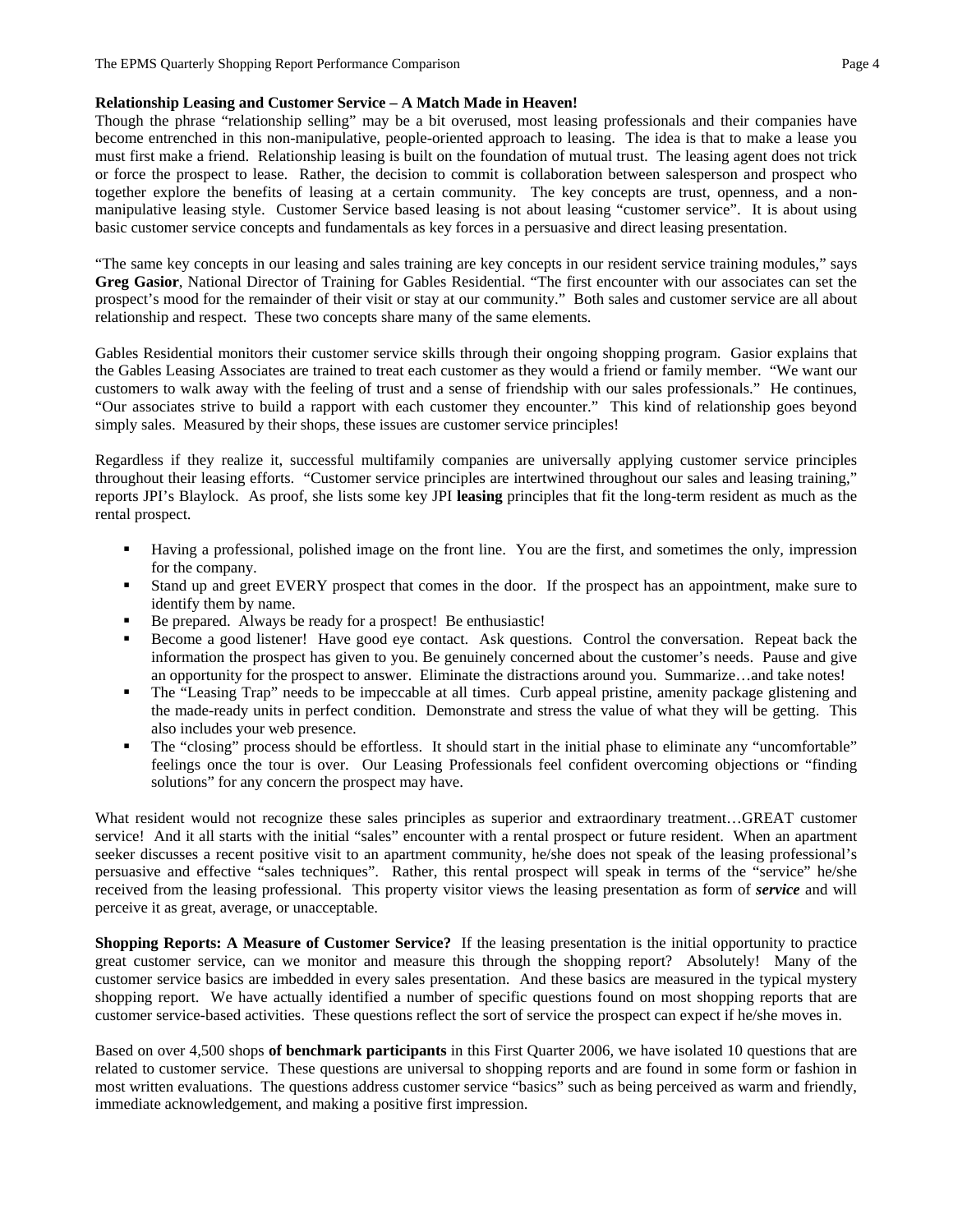Customer Service based leasing is not really new. The service-based questions we have identified below have been measured in most shopping reports for many years. A quick review of the average scores seems to indicate our customers have high marks in these service-oriented types of leasing performance questions. Companies that frequently shop their on-site professionals tend to score superior in leasing skills and sales expertise. Our shoppers would not rate these leasing professionals so high unless their sales presentation included many skills that work as well in customer service as they do in leasing.

|    | <b>Question</b>                                                                                                  | $%$ Yes                 |
|----|------------------------------------------------------------------------------------------------------------------|-------------------------|
| 1. | Did the Leasing Professional convey a warm and inviting attitude?                                                | 90.4%                   |
| 2. | Based on the Leasing Professional's presentation, were you<br>motivated to visit the community?                  | 79.4%                   |
| 3. | Was your first impression of the community and curb appeal a<br>positive one?                                    | 94.7%                   |
| 4. | Did the Leasing Professional greet you with a smile, or if busy,<br>acknowledge you immediately?                 | 92.6%                   |
| 5. | Did the Leasing Professional make a positive first impression and<br>appear genuinely interested in helping you? | 90.6%                   |
| 6. | Did the Leasing Professional show an apartment that was clean,<br>made ready, and comfortable in temperature?    | 86.6%                   |
| 7. | Did the Leasing Professional point out advantages you said were<br>important?                                    | 80.2%                   |
| 8. | Did the Leasing Professional effectively overcome your<br>$objection(s)$ ?                                       | 85.4%                   |
| 9. | Based on the Leasing Professional's presentation, would you have<br>leased an apartment?                         | 82.3%                   |
|    | 10. Did the Leasing Professional follow-up by:<br>a. Telephone?<br>b. Mail?<br>c. Email?                         | 40.4%<br>29.0%<br>11.3% |

|  | Average Scores On Customer Service Oriented Questions In EPMS Shopping Reports |  |  |  |  |
|--|--------------------------------------------------------------------------------|--|--|--|--|
|  |                                                                                |  |  |  |  |

Next quarter we will break down some of these sales questions that apply equally to customer service. With the help and input of a number of our shopping clients, we will examine the implications of a successful "customer service" based leasing presentation. How do top companies use the initial sales encounter to create the perception of GREAT Customer Service? And how does this translate into long-term residents and lease renewals?

**How is OUR Customer Service?** We cannot end this letter without being mindful of our ongoing commitment to you, our valued customer! The entire EPMS team strives to practice what we preach about serving the customer. It is our hope you benefit from our efforts! We are confident that you will let us know when we fall short of the level of service you expect and deserve.

Thank you for your continued support. We look forward to serving you for the long term!

Sincerely,

Rick Ellis, CPM Joanna Ellis, CAPS rellis@epmsonline.com jellis@epmsonline.com

Enclosure

*Rick Ellis Joanna Ellis* 

President Vice President of Operations